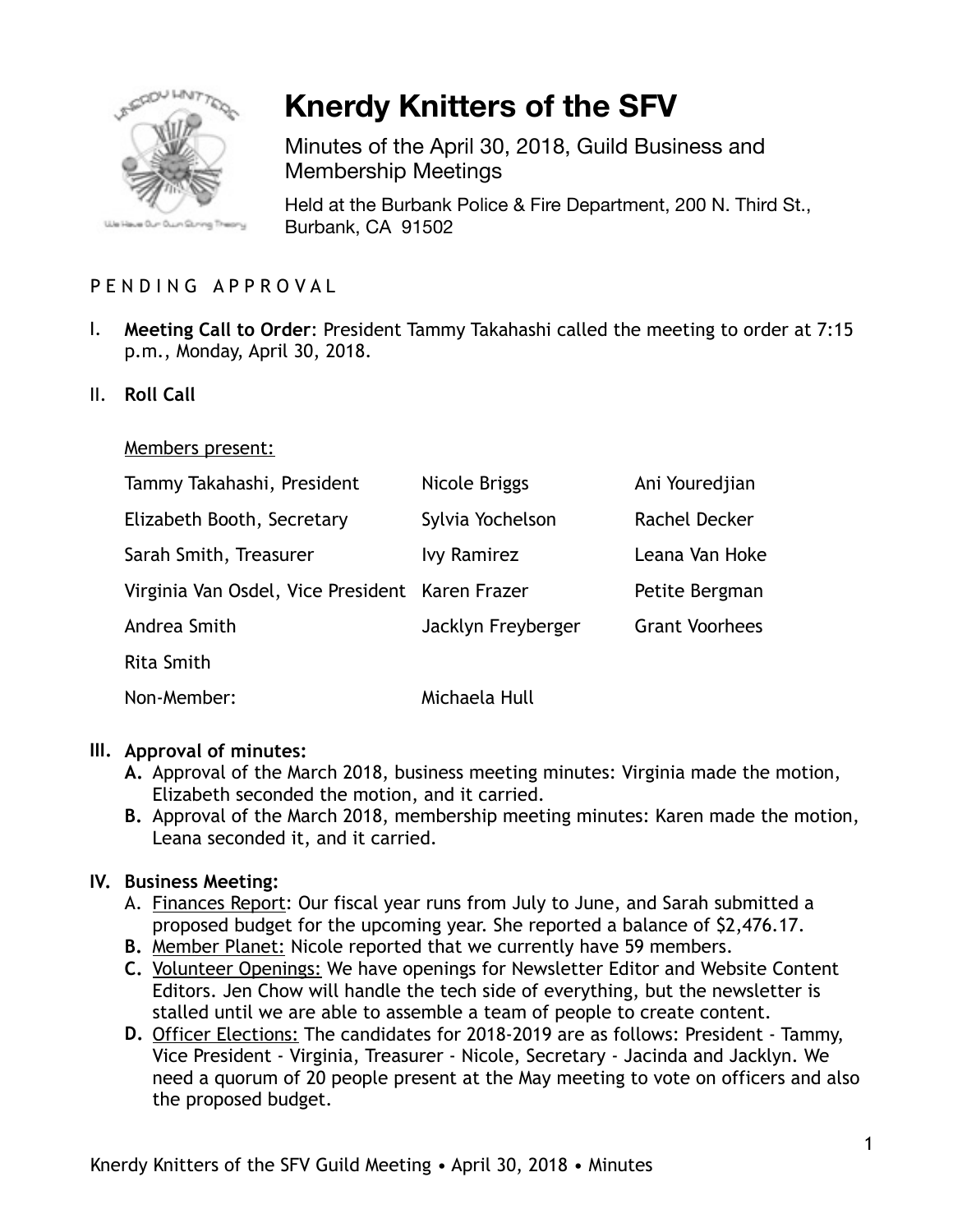**E.** Membership Gifts: We need to choose the member gifts, and Virginia brought a sheet with ideas for us to choose from. Everyone marked their favorites, and we will narrow it down from there.

### **V. Membership Meeting: A. Events and Projects**

- 1. Charity Projects: We will not be meeting at Panera this month but will merge with the event at Corral Cafe. Rachel has also started her own fundraiser for St. Jude which will run through May 31. I will be running this fundraiser until May 31. The link to donate is:<http://bit.ly/Hyper4StJude2018>. She plans to be online Wednesday, May 2 from 8pm-11pm (World of Warcraft) and Tuesday, Wed, Thurs May 8-10 from 8pm-11pm each day. (Crochet).
- 2. Knit- and Crochet-Along: Jacinda has rewritten the Venezia shawl pattern, which will be released June 1.

Anastasia will have the pattern for a short summer CAL project (a Porg!) at the June Guild meeting, and in September we will start another shawl project featuring a skull design.

- 3. Design Circle Tech Editor: We are looking for someone to help with tech editing the patterns for our book, so please let one of the board members know if you are able to help in this area.
- 4. TGI Fiber: For many reasons, including low attendance, we are considering other options for this event. It was suggested we move it to Burbank Mall or IKEA, but we will revisit the discussion in our May Guild meeting.
- 5. Stash Exchange: This is a members-only event, but we are looking for a new venue because we have outgrown Gordon Biersch. The two possibilities discussed at the meeting were Pickwick Gardens and the Crystal View room at the Holiday Inn.
- 6. LA County Fair: Fair entries are due May 15, and the delivery date for the items is June 2. You can fill out entry forms online, and it is only \$2.00 per submission. Deb and Karen will drive our entries down to the fairgrounds. Items do not have to be original designs, but they do need to be blocked and not have any evidence of wear. You will need to label individual items before handing them off to Deb or Karen.

# **B. Show and Tell:**

- 1. Nicole: Lots of progress on her red and purple 2017 KAL blanket.
- 2. Mary: Working on a knitted jacket in pastel blue/green variegated yarn.
- 3. Leana: Finished a blue/green cat bed for shelter. Working on her light blue and gray Erigeneia.
- 4. Ivy: Working on a crocheted brown bag with bobbles for her mom's birthday.
- 5. Petite: Working on a garter stitch scarf in aqua and purple, and a crocheted baby cocoon.